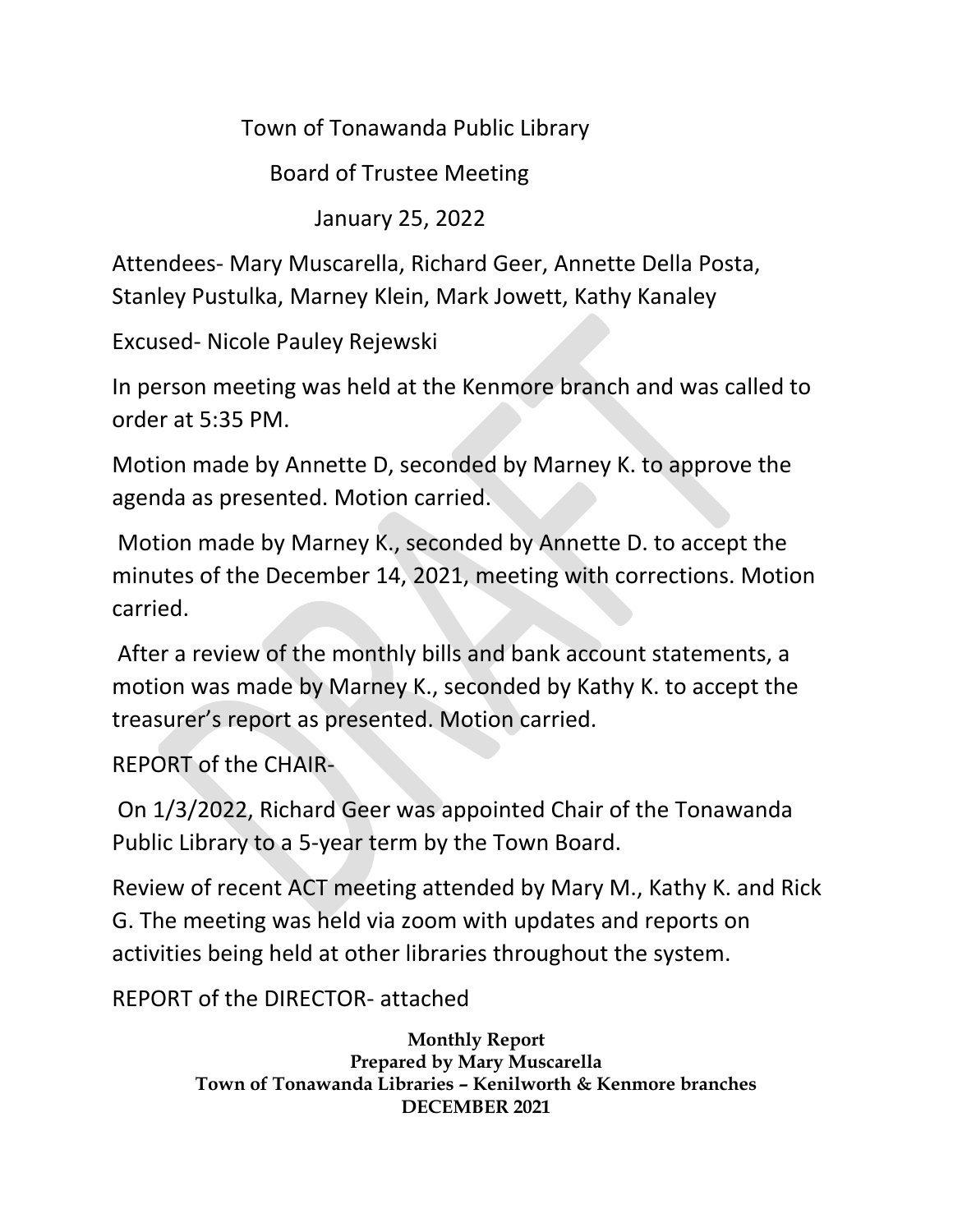# **KENILWORTH**

### **Statistics**

# **December 2021 (compared to December 2019 & December 2020)**

- Circulation: 3153; *4237 in 2019; 1274 in 2020*
- Visitor count: 2120; *3419 in 2019; 478 in 2020*
- PAC: 329; *526 in 2019; 7 in 2020*
- WiFi: 386; *478 in 2019; 201 in 2020*
- Number of programs: 6; *11 in 2019; 3 in 2020*
- Attendance at programs: 98; *148 in 2019; 77 in 2020*
- New library card applications: 15 adult and 1 child for 16 total

# **In Library Programs:**

- **Kids Craft & Carry** program, facilitated by **Librarian Kathy Galvin,** featured a 'WISH ornament' make-at-home craft for kids. There were 35 participants in December.
- **Gingerbread House Kits 'To Go'** program had 19 participants.
- **'Books and Barks'** program, facilitated by **Librarian Kathy Galvin,** was held on December 15<sup>th</sup>. There were 5 participants.
- **'Brick Boxes' LEGO** program, facilitated by **Library Clerk Beth Scibetta,** had 2 participants in December.
- **Book Club**, facilitated by **Librarian Kathy Galvin**, had 2 participants for their December meeting.
- **Holiday Card Making Station,** facilitated by **Branch Manager Nicole Bermingham,** had 34 participants in December.

# **Virtual Programs:**

- **Storytime on Facebook** every Tuesday at 7pm & Thursday at 10:30am, facilitated by **Librarian Joe Patton** on Tuesdays and **Librarian Jill Jablonski** on Thursdays. Combined KNL & KNM total of 603 views in the month of December.
- **Facebook Challenges**, facilitated by **Library Associate Margaret Kunz**: 'Name a Book that Would Make a Great Movie or TV Show'; 'What's the Longest Book You've Ever Read?'; 'What was the Most Amazing Thing You Ever Found at a Book Sale?'; 'What is Your Favorite Holiday Food Tradition?'; 'Did You Discover a Great New Author This Year?'. The total number of people reached in December (KNL & KNM combined) was 1095. Number of engagements in December was 41.

# **Tutoring Sessions:**

There were 21 tutoring/therapy sessions at the Kenilworth Library in December.

#### **Adult Technology Programs: NONE**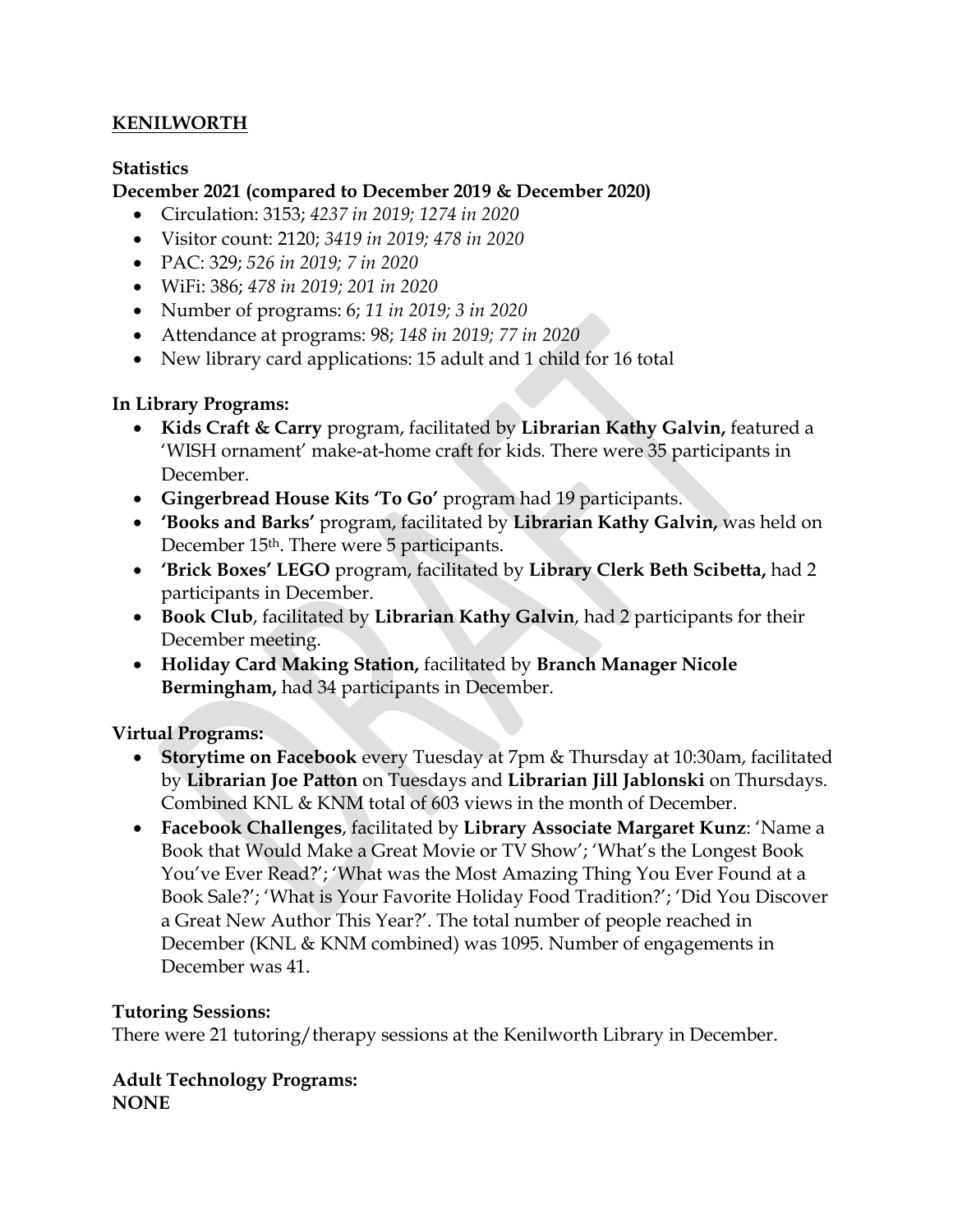### **Tours/Outreach: NONE**

### **Displays:**

- Children's Area Hanukkah, Christmas & Kwanzaa books
- Adult area Christmas fiction and non-fiction
- Lobby display case 'It's Reading Season' winter theme.

### **Community Room Use:**

The community room was used once during the month of December.

### **Other:**

• Kenilworth parking lot needs to be re-surfaced and striped.

### **Materials Budgets:**

 $MAT = $3916 (- $3916 spent) = $0$  $AV = $1345 (-$1345 spent) = $0$ 

Candy bar sales December 2021 = \$9 (**2021 total=\$176**) Discarded materials sales December 2021 = \$54 (**2021 total=\$582**) Donations December 2021 = \$112 (**2021 total=\$329**) Book Bags December 2021 = \$14 (**2021 total=\$83**)

# **KENMORE**

# **Statistics**

### **December 2021 (compared to December 2019 & December 2020)**

- Circulation: 12,477 (#4 behind AUD, CFD & CEN); *16,194 in 2019; 4647 in 2020*
- Visitor Count: 6132; *9125 in 2019; 2580 in 2020*
- PAC: 1252; *2239 in 2019; 0 in 2020*
- WiFi: 1653; *1705 in 2019; 667 in 2020*
- Number of programs: 17; *26 in 2019; 4 in 2020*
- Attendance at programs: 373*; 519 in 2019; 140 in 2020*
- New library card applications: 61 adult and 10 children for 71 total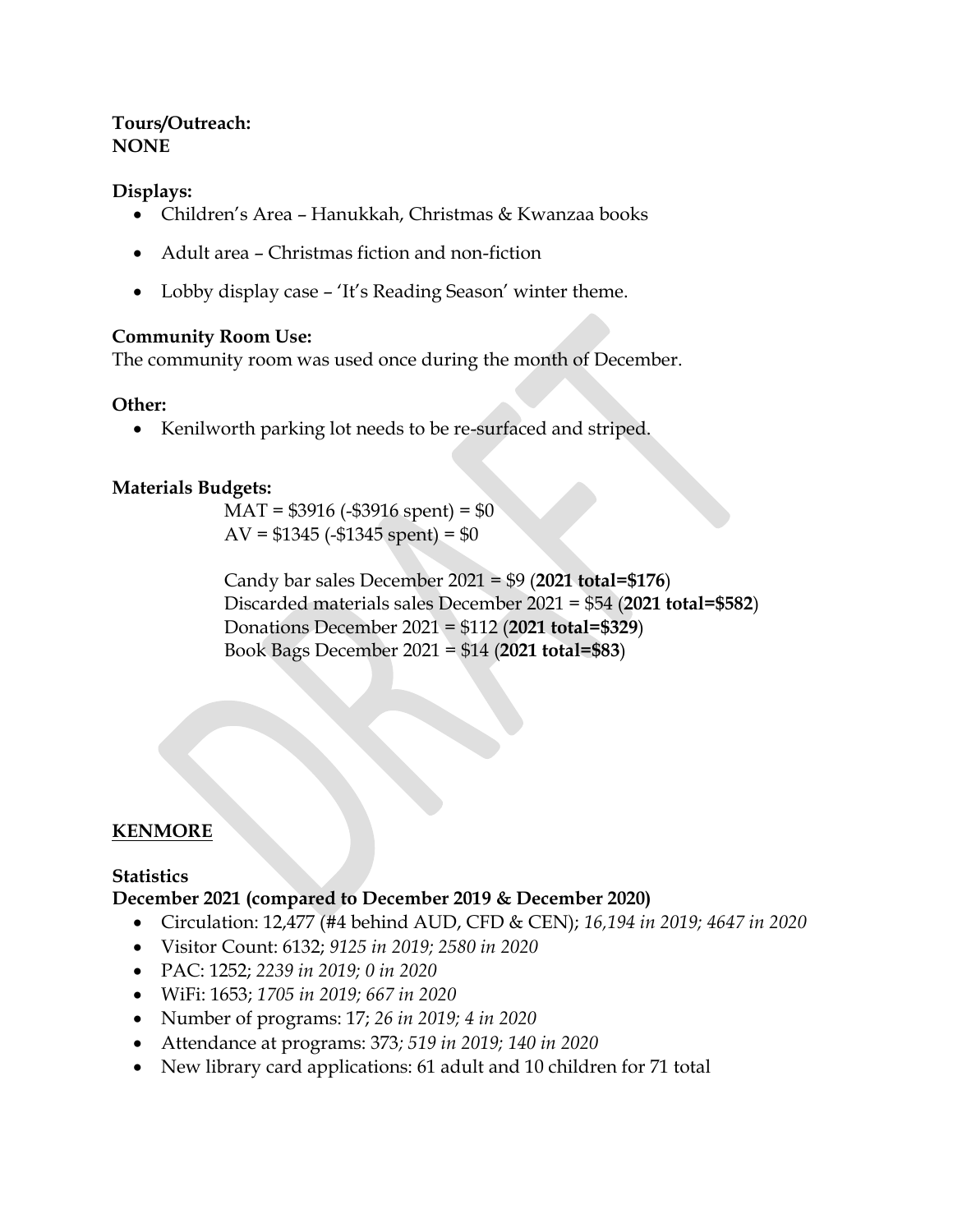**In Library programs:**

- **Craft & Carry** program, facilitated by **Librarian Kathy Galvin**, featured a 'WISH ornament' make-at-home craft for kids. There were 65 participants in December.
- **Kenmore Library Book Club,** facilitated by **Library Director Mary Muscarella,**  had 5 attendees for December.
- '**Bricks-To-Go' LEGO** program, facilitated by **Librarian Joe Patton**, had 14 participants in December.
- **'Books & Barks'** program, facilitated by **Librarian Jill Jablonski,** was held on December 18<sup>th</sup>. There were 6 adults and 7 children for a total of 13 participants.
- **CrafterDay**, facilitated by **Librarian Jill Jablonski,** had 22 participants in December.
- **Kenmore Library News/KLN Zine,** facilitated by **Library Manager Nicole Bermingham,** met on Wednesdays in December (12/1; 12/8; 12/15; 12/22; 12/29). There were 44 teen participants total.
- **Knitting Club,** facilitated by **Librarian Jill Jablonski**, met on Mondays in December (12/6; 12/13; 12/20; 12/27). There were 19 participants.
- **Volunteer computer coaches** provide one-on-one computer/technology assistance to patrons on a drop-in basis. They assisted a total of 6 patrons in December.
- **Volunteer Notary Mary Jablonski** helped one patron in December.
- **Holiday Card Making Station,** facilitated by **Library Manager Nicole Bermingham,** had 150 participants in December.

# **Virtual Programs:**

- **Storytime on Facebook live** every Tuesday at 7pm & Thursday at 10:30am, facilitated by **Librarian Joe Patton on Tuesdays and Librarian Jill Jablonski on Thursdays.** Combined KNL & KNM total of 603 views in the month of December.
- **Facebook Challenges**, facilitated by **Library Associate Margaret Kunz**: 'Name a Book that Would Make a Great Movie or TV Show'; 'What's the Longest Book You've Ever Read?'; 'What was the Most Amazing Thing You Ever Found at a Book Sale?'; 'What is Your Favorite Holiday Food Tradition?'; 'Did You Discover a Great New Author This Year?'. The total number of people reached in December (combined KNL & KNM) was 1095. Number of engagements in December was 41.

# **Tutoring:**

There were 14 tutoring/therapy sessions at the Kenmore Library in December.

**Adult Technology programs: NONE**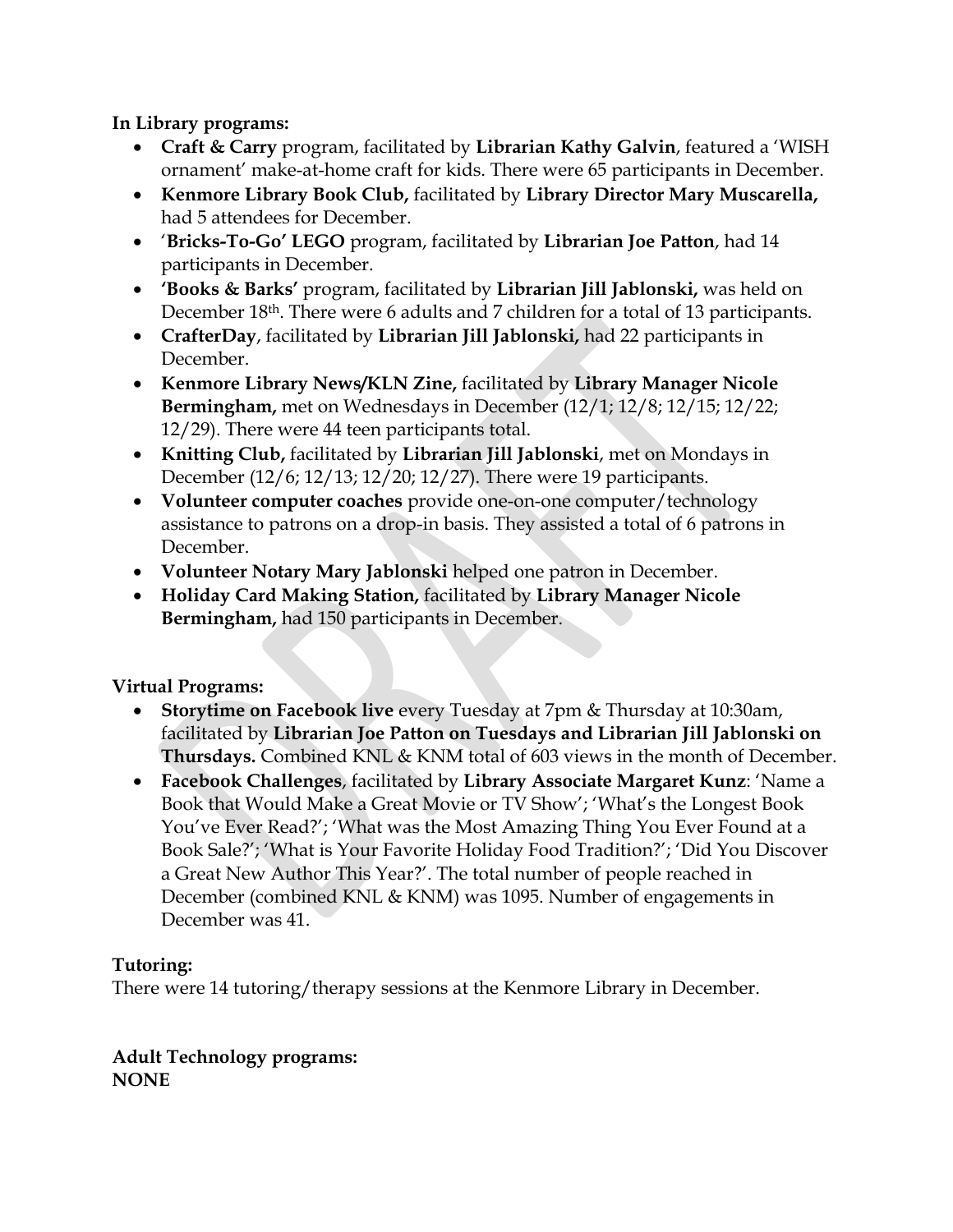### **Tours/Outreach: NONE**

### **Displays:**

- Lobby display case Weavers Guild of Buffalo
- Adult area Holiday books & DVDs; 'Authors We Lost in 2021'
- Children's area Early Literacy 2022 calendars

### **Community Room Use:**

The Flex Space was used 11 times in the month of December.

### **Study Room Use**:

The study room was used 9 times in the month of December.

### **Materials Budgets:**

 $MAT = $7727 (-$7727 spent) = $0$  $AV = $2542 (-$2542 spent) = $0$ 

Candy bar sales for December 2021 = \$66 (**2021 total=\$1294**) Discarded materials sale for December 2021 = \$88 (**2021 total=\$1657**) Donation Box December 2021 = \$87 (**2021 total=\$1039**) Book bag sales in December 2021 = \$18 (**2021 total=\$266**)

# **Meetings/Conferences/Trainings/Presentations:**

- **Monthly Manager/Director Meeting,** held online via Zoom on Wednesday, Dec. 8th was attended by **Library Director Mary Muscarella and Library Manager Nicole Bermingham**.
- **'Getting Started Using CANVA',** webinar presented by Western New York Library Resources Council, was viewed by **Librarian Kathy Galvin.**
- **'Digital Privacy 101: A Primer for Librarians',** webinar presented by Capitol District Library Council, was viewed by **Library Director Mary Muscarella.**
- **"Video & CANVA: Breeze Through Video-Making',** webinar presented by Western New York Library Resources Council, was viewed by **Librarian Jill Jablonski.**
- **'Thinking Outside: Nature Based Programs at Your Library',** webinar presented by Central New York Library Resources Council, was viewed by **Library Director Mary Muscarella.**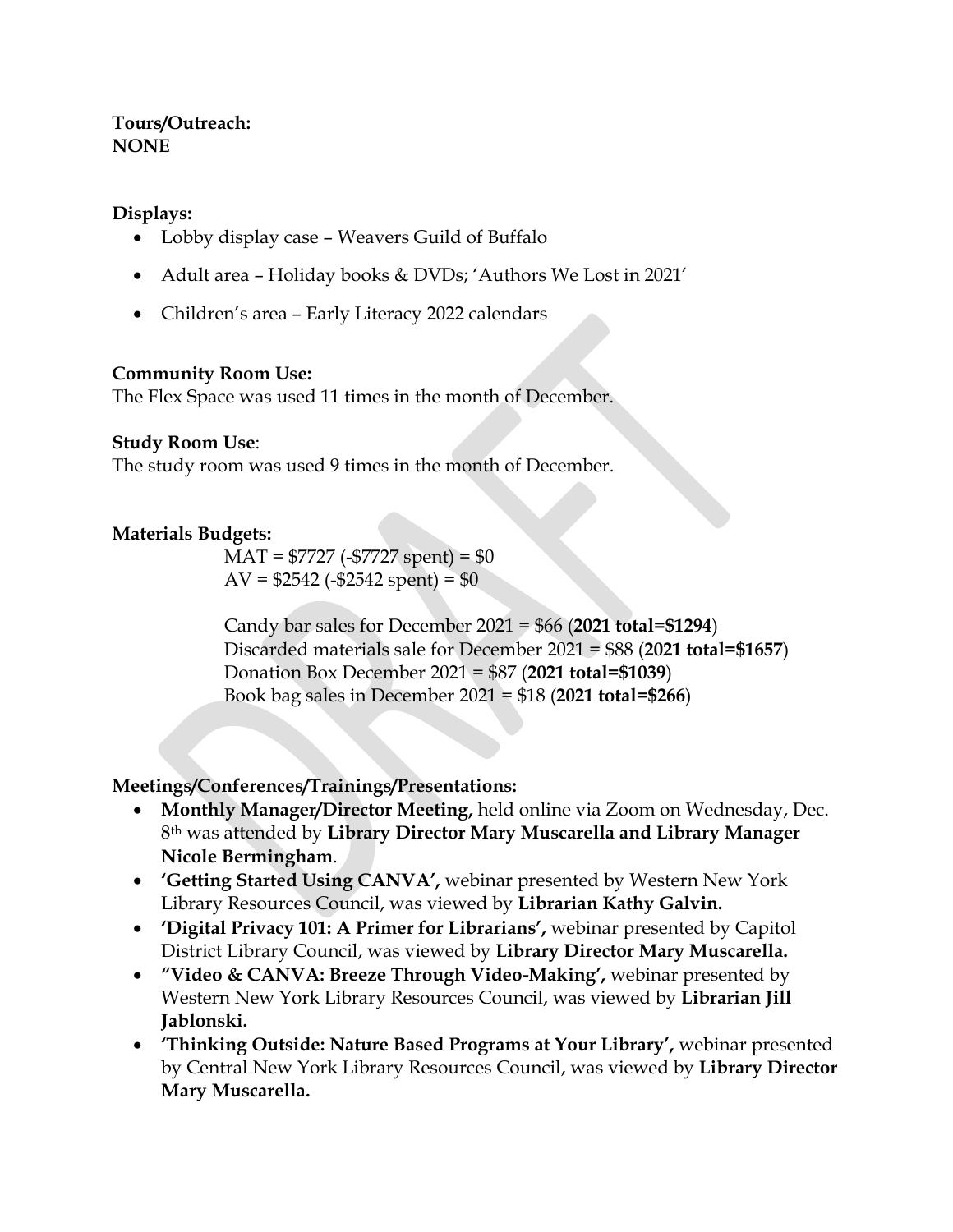# **Correspondence:**

- Thank you letter to patron Anne Moot for her generous donation of \$200 to the Town of Tonawanda libraries.
- Thank you letter to patron Andrew Cohn for his generous donation of \$250 to the Town of Tonawanda libraries through Fidelity Charitable.
- Thank you letter to Anne & David Hahn-Baker for the generous donation of \$300 to the Town of Tonawanda Libraries through the Normandy Fund at the Community Foundation for Greater Buffalo.
- Thank you letter to Jane Wilks for her generous donation of \$100 to the Kenilworth Library.

# **Other:**

- Facility Improvement Initiative: We have received the lounge chairs, loveseats, side tables, diner chairs and one chandelier for the Kenmore Library. We are still waiting for patron seating for the Kenmore Library. The new shelving units for Kenilworth have been assembled and materials are being moved. A second 'balloon'-style chandelier has been ordered for pre-teen area at Kenmore. Central Library will pay for all items and then request the 10% match from Town of Tonawanda Library funds.
- Kenmore parking lot needs to be re-striped. Jeff Rainey has indicated that the paint is on order and the project is on their agenda.
- We have received and deposited the initial 10% payment (\$2,500) of the Special Legislative Project money (\$10,000) from former Assemblyman Robin Schimminger's office. This money was awarded to go towards the glass-walled study rooms at the Kenmore Library.
- Money for an outdoor sign at the Kenilworth Branch is included in a Town grant, and an updated quote from Sign Language has been submitted to the Town Engineer, Matt Sutton. Town is moving forward on project.
- The Kenilworth Library Tonawanda Community Environmental Benefits Fund Grant has been awarded by New York State !! We will get more details in January regarding disbursement of the funds. Next step will be to hire a landscape architect to draw up plans.
- Krug Glass will begin construction of 2 glass-walled study rooms at Kenmore Library in January. They anticipate that it will take 3-4 days to complete the work.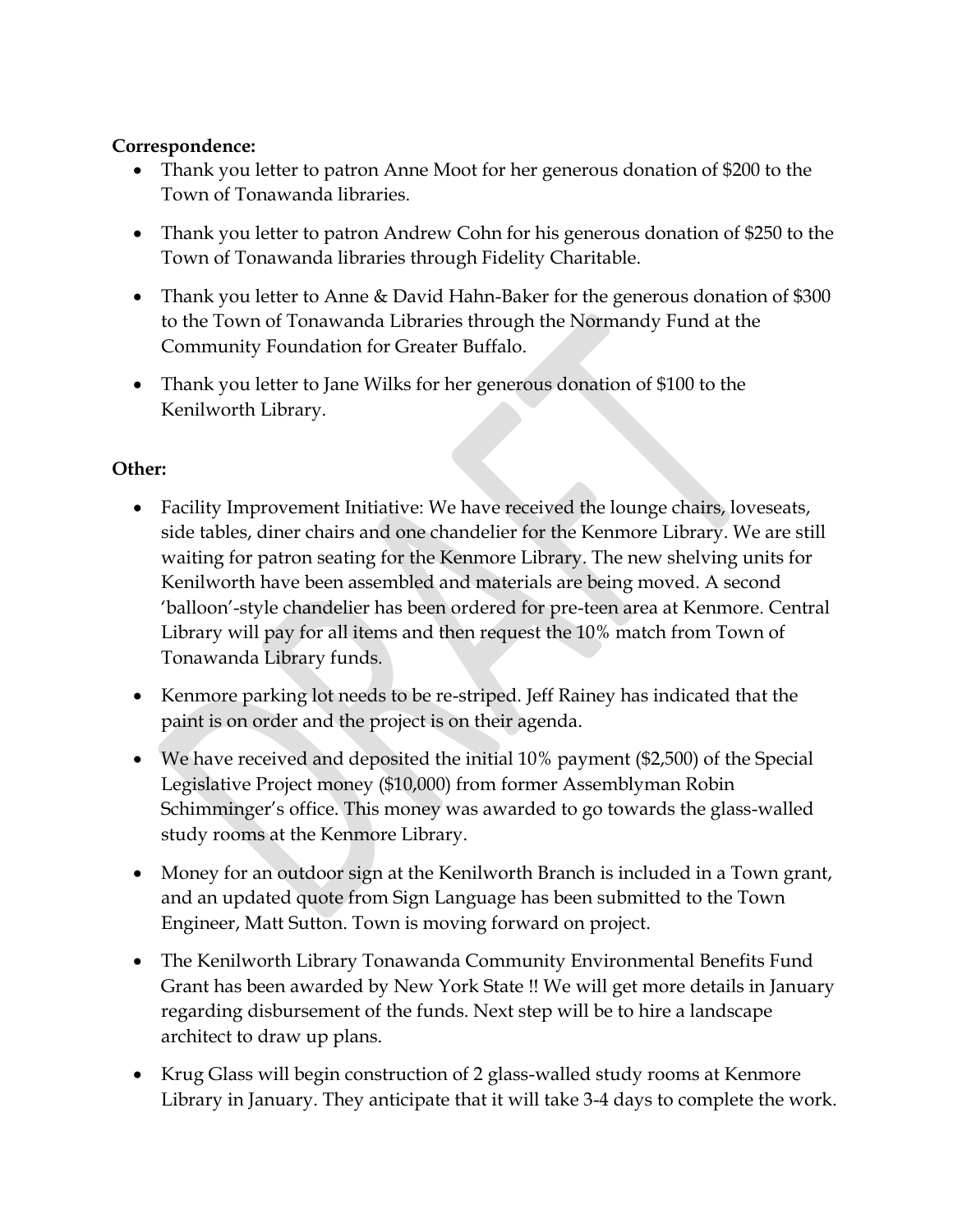They will start early in the day in order to do the loud work before the library opens. The library will remain open while they are constructing the rooms. We have Special Legislative Grants of \$10,000 from prior Assemblyman Robin Schimminger and \$15,000 from Assemblyman Bill Conrad awarded to use for this project.

- NYS Construction Grant for new meeting room, boilers & concrete work is completed and final payment of \$12,154 is pending. We will then need to be billed by the Town in order to reimburse them for costs incurred in this construction project. Town Engineer Matt Sutton has been notified.
- Friends of the Library Book Sale was held December 16th, 17th & 18th
- Friends of the Library Basket Raffle raised \$113. The group plans to continue having basket raffle every few months.

# **NEW BUSINESS:**

- Changes to New York State public meetings law requires that Draft minutes must be posted to the web page not more than 2 weeks after a Board meeting, and that all documents that are going to be reviewed at any Board meeting must be posted online before the meeting
- Town of Tonawanda Engineer, Matt Sutton, has expressed interest in applying for a 2023 New York State Library Construction Grant. The work to be done would be reconfiguring the public & staff restrooms at the Kenilworth branch in order to have one fully-accessible restroom to meet ADA requirements. Mary met at the Kenilworth branch with Dave Decker from the Town and an architect to look at the work to be done. Architect is working up a design & will submit to us and the Town. Quotes will need to be obtained so that grant paperwork can be filed by the end of the summer.

# **UPCOMING:**

- Story time on Facebook every Tuesday (Librarian Joe Patton) @ 7pm and Thursday (Librarian Jill Jablonski) @ 10:30am will continue
- Book club at Kenmore Library with Mary on Tuesday, Tuesday, Jan 18<sup>th</sup> at 6:45pm, will be discussing *'The Night Watchman*' by Louise Erdrich
- Book Club at Kenilworth Library with Kathy Galvin on Wednesday, Jan 5<sup>th</sup> at 2pm, discussing '*Brooklyn'* by Colm Toibin
- Weekly Facebook Challenges
- 'Take & Make' craft kits for kids and adults
- Crafterdays first Saturday of the month at Kenmore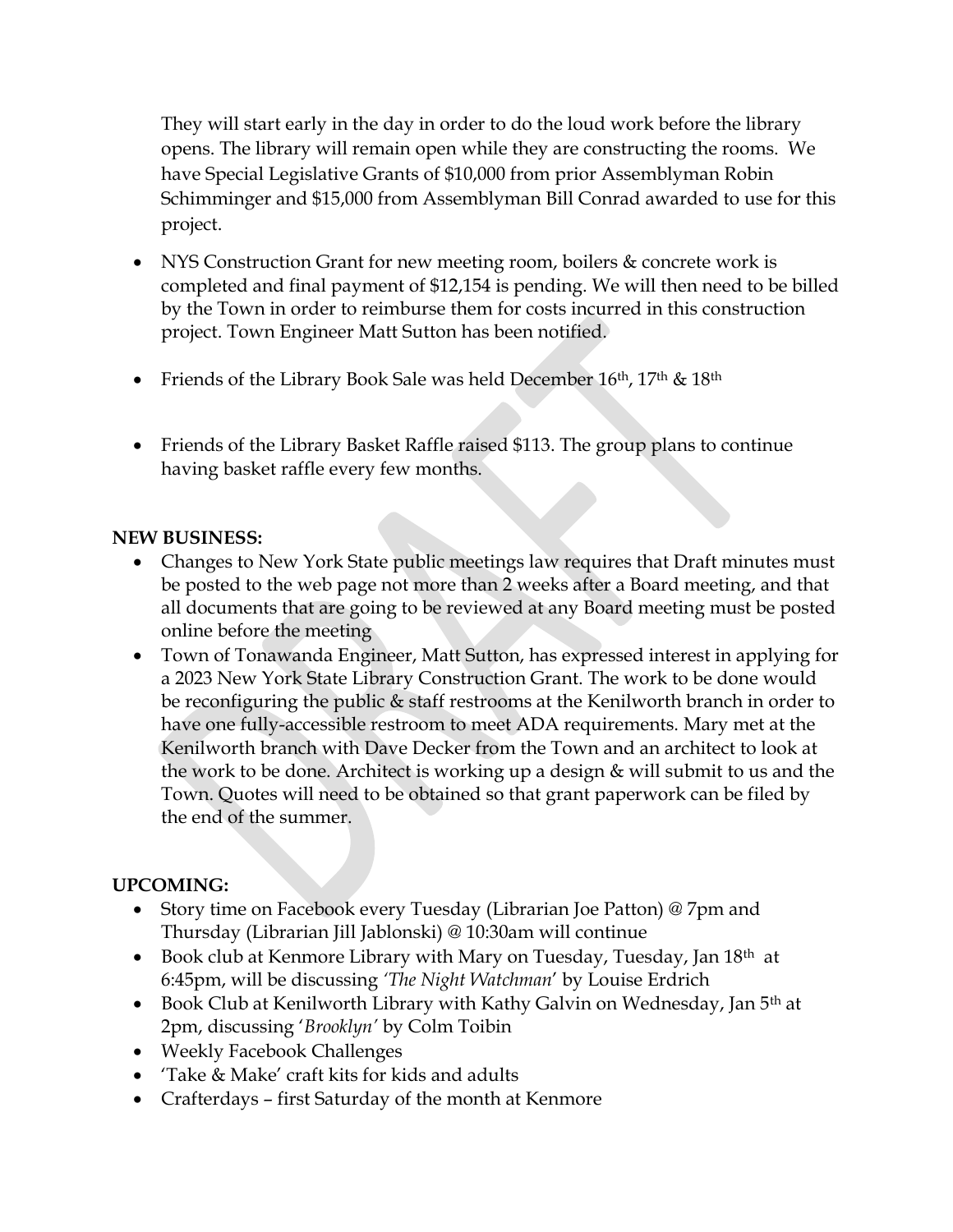- Books & Barks reading program once a month at both locations
- Kenmore Library News meetings for teens on Wednesdays
- Knit & Crochet Club meets on Mondays at Kenmore
- 'Bricks-To-Go' LEGO program at both Kenilworth and Kenmore
- Adult craft night (first Tuesday of every month), facilitated by Library Director Mary Muscarella – on hold for now
- In-person Storytimes at Kenmore Library began on Tuesday, January  $4<sup>th</sup>$ . There will be a Tuesday @ 10:15am session and a Wednesday @ 6:30pm session through February 16th
- Special events began again on Tuesday, January  $4<sup>th</sup>$ . Tuesdays from 4-6pm will be 'Tinker Tuesdays'; Thursdays from 6-8pm will be 'Build-A-Button'; and Sundays all day will be Game Day
- Tax Assistance at the Kenmore Library will begin on Wednesday, February 2<sup>nd</sup> and continue on Mondays and Wednesdays from 10am – 2pm until Wednesday, April 13th. Patrons need to make appointments by calling 2-1-1.

Mary gave an update on the search for the B&ECLS Director. There are 9 candidates with the final 3 candidates to be interviewed in March 2022.

# UNFINISHED Business-

Mary M., Mark J. And Marney K. will have a draft of the long range plan for review at the February meeting.

Awaiting response for clarification on the FOIL Policy from Central.

NEW BUSINESS-

After review, a motion made by Annette, seconded by Stan P. to accept the Library Open Meeting Policy without changes. Motion carried.

After review, Marney made the motion, seconded by Mark to accept the Resolution to accept the B&ECPL Personnel Policies and Procedure Manual, Motion carried.

Each Board member signed the required annual Disclosure/Conflict of Interest Statements.